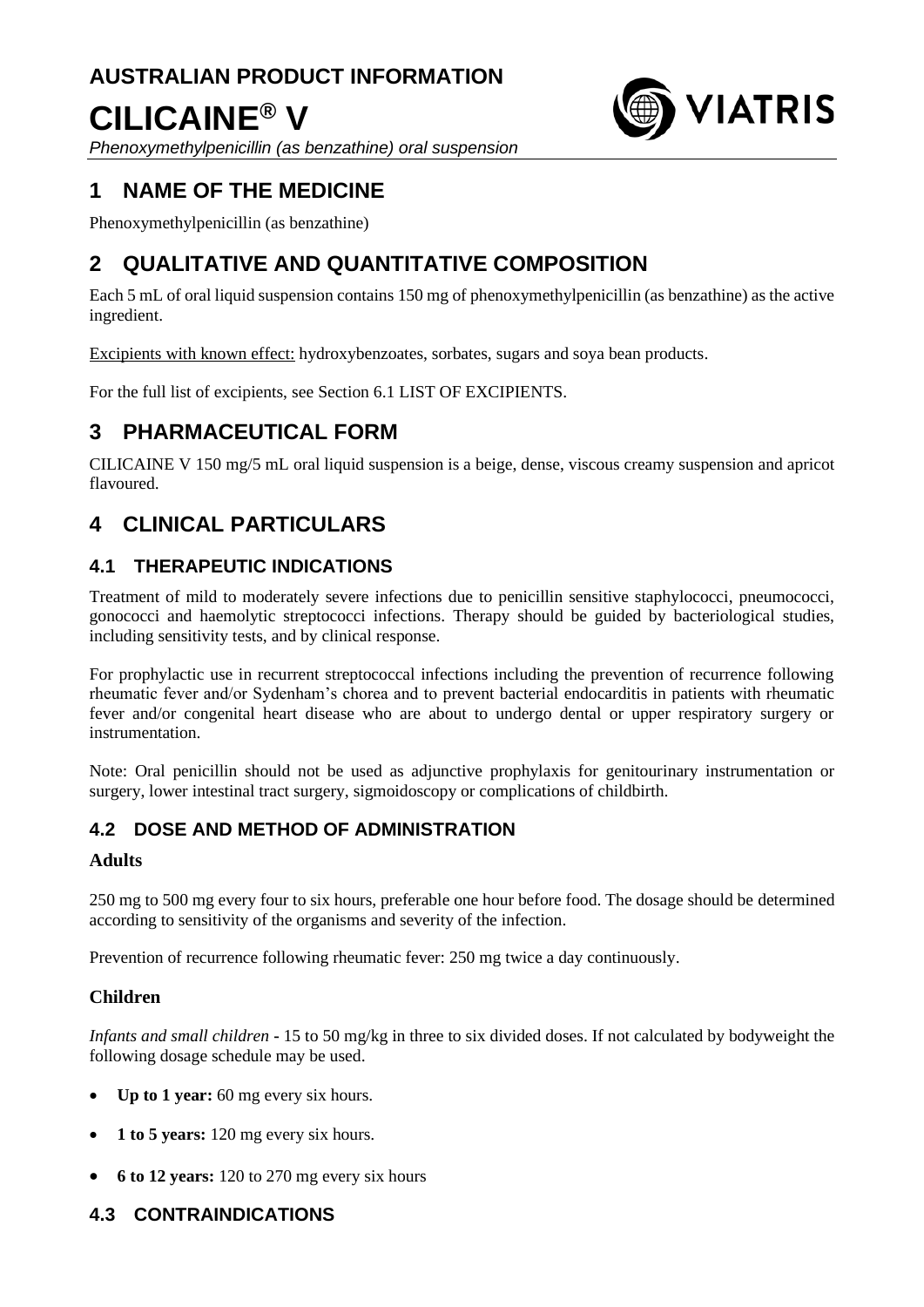Hypersensitivity to penicillins and/or cephalosporin.

# **4.4 SPECIAL WARNINGS AND PRECAUTIONS FOR USE**

Risk-benefit should be considered when the following medical problems exist:

#### **History of Sensitivity (Allergy to Penicillins/Cephalosporins)**

Serious and occasionally fatal hypersensitivity (anaphylactoid) reactions have been reported in patients on penicillin therapy. Although anaphylaxis is more frequent following parenteral therapy, it has occurred in patients on oral penicillins. These reactions are more likely to occur in individuals with a history of penicillin hypersensitivity and/or history of sensitivity to multiple allergens.

There have been reports of individuals with a history of penicillin hypersensitivity who have experienced severe reactions when treated with cephalosporins. Before initiating therapy with any penicillin, careful inquiry should be made concerning previous hypersensitivity reactions to penicillins, cephalosporins or other allergens. If an allergic reaction occurs, the drug should be discontinued and the appropriate therapy instituted. Serious anaphylactoid reactions require immediate emergency treatment with adrenaline. Oxygen, intravenous steroids, and airway management, including intubation, should also be administered as indicated.

#### **Gastrointestinal Disease (Pseudomembranous Colitis)**

Antibiotic associated pseudomembranous colitis has been reported with many antibiotics including phenoxymethylpenicillin. A toxin produced with *Clostridium difficile* appears to be the primary cause. The severity of the colitis may range from mild to life threatening. It is important to consider this diagnosis in patients who develop diarrhoea of colitis in association with antibiotic use (this may occur up to several weeks after cessation of antibiotic therapy). Mild cases usually respond to drug discontinuation alone. However, in moderate to severe cases appropriate therapy with a suitable oral antibacterial agent effective against *Clostridium difficile* should be considered.

Fluids, electrolytes and protein replacement should be provided when indicated.

Drugs which delay peristalsis, e.g. opiates and diphenoxylate with atropine (Lomotil) may prolong and/or worsen the condition and should not be used.

Phenoxymethylpenicillin is not recommended for chronic, severe or deep seated infections as therapeutic concentrations may not be achieved in the relevant tissues.

Oral administration should not be relied upon to achieve therapeutic levels in some patients with severe illness or with nausea, vomiting, gastric dilation, cardio-spasm or intestinal hypermotility. Occasionally patients will not absorb therapeutic amounts of oral penicillin. Parenteral administration of suitable antibiotics is recommended in these patients.

In a streptococcal infection, therapy should continue for a minimum of ten days. Cultures should be taken following completion of treatment to determine whether Streptococci have been eradicated.

Use of an alternative or additional method of contraception is strongly recommended if an oestrogen containing contraceptive is taken concurrently (see Section 4.5 INTERACTIONS WITH OTHER MEDICINES AND OTHER FORMS OF INTERACTIONS).

#### **History of Bleeding Disorders**

Some penicillins may cause platelet dysfunction and haemorrhage.

#### **Prolonged Use**

Prolonged use of penicillins may lead to the development of oral candidiasis.

#### **Use in Hepatic Impairment**

The half-life is greatly extended in these patients.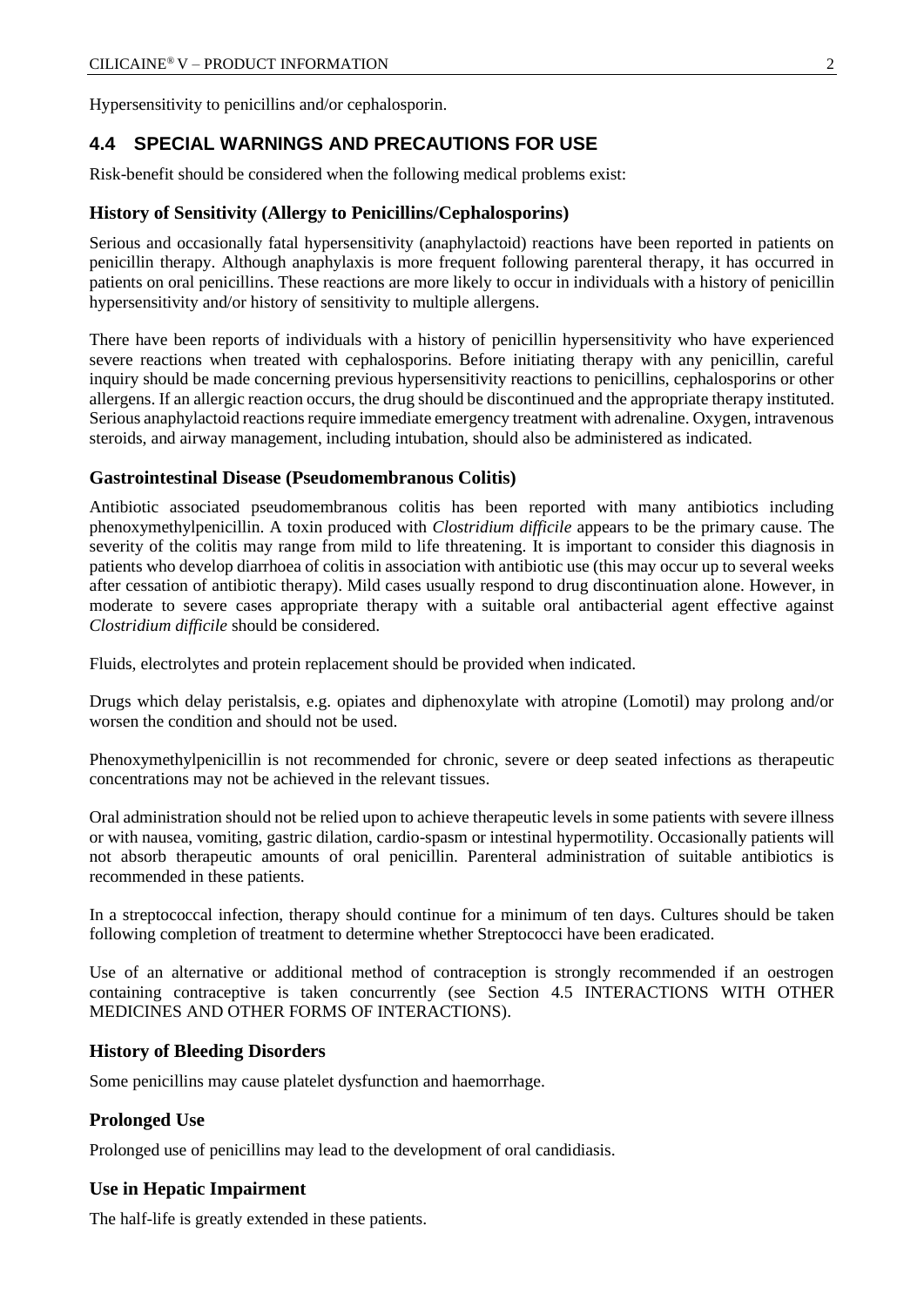#### **Use in Renal Impairment**

Because most penicillins are excreted through the kidneys, a reduction in dosage, or increase in dosing interval, is recommended in patients with renal function impairment; and the potassium content of high doses of phenoxymethylpenicillin potassium, should be considered in patients with severe renal function impairment.

The half-life is greatly extended in these patients.

#### **Use in the Elderly**

There are no age specific problems documented with the use of phenoxymethylpenicillin. However, the elderly are more likely to have age-related renal function impairment, which may require dosage adjustment.

#### **Paediatric Use**

The half-life of phenoxymethylpenicillin is prolonged in premature infants and neonates up to 3 months of age. Consequently, only three doses a day may be adequate to maintain plasma levels in these infants.

#### **Effects on Laboratory Tests**

With diagnostic test results:

*Glucose, urine:* high urinary concentrations of penicillin may produce false positive or elevated test results with copper sulfate tests (Benedict's, Clinitest or Fehling's).

*Direct antiglobulin (Coombs') tests:* false positive results may occur during therapy with any penicillin.

*White blood cell count:* leukopenia or neutropenia is associated with the use of all penicillins; the effect is more likely to occur with prolonged therapy and severe hepatic function impairment.

### **4.5 INTERACTIONS WITH OTHER MEDICINES AND OTHER FORMS OF INTERACTIONS**

Bacteriostatic drugs may antagonise the effect of penicillin.

Probenecid reduces the tubular excretion of penicillin, thereby increasing concentrations in the blood stream of concomitantly administered penicillin.

Food has a variable effect, generally delaying absorption.

Antacids may reduce absorption of the drug.

When used concurrently with an oestrogen containing oral contraceptive, the effectiveness of the oral contraceptive may be decreased because of stimulation of oestrogen metabolism or reduction of enterohepatic circulation of oestrogens, resulting in menstrual irregularities, intermenstrual bleeding and unplanned pregnancies. This interaction may be of greater clinical significance with long-term use of this penicillin; patients should be advised to use an alternative or additional method of contraception while taking this penicillin.

#### **Aminoglycosides**

Mixing penicillins with aminoglycosides *in vitro* has resulted in substantial mutual inactivation.

#### **Methotrexate**

Concurrent use with penicillins has resulted in decreased clearance of methotrexate toxicity; probably due to competition for renal tubular secretion; patients should be closely monitored.

# **4.6 FERTILITY, PREGNANCY AND LACTATION**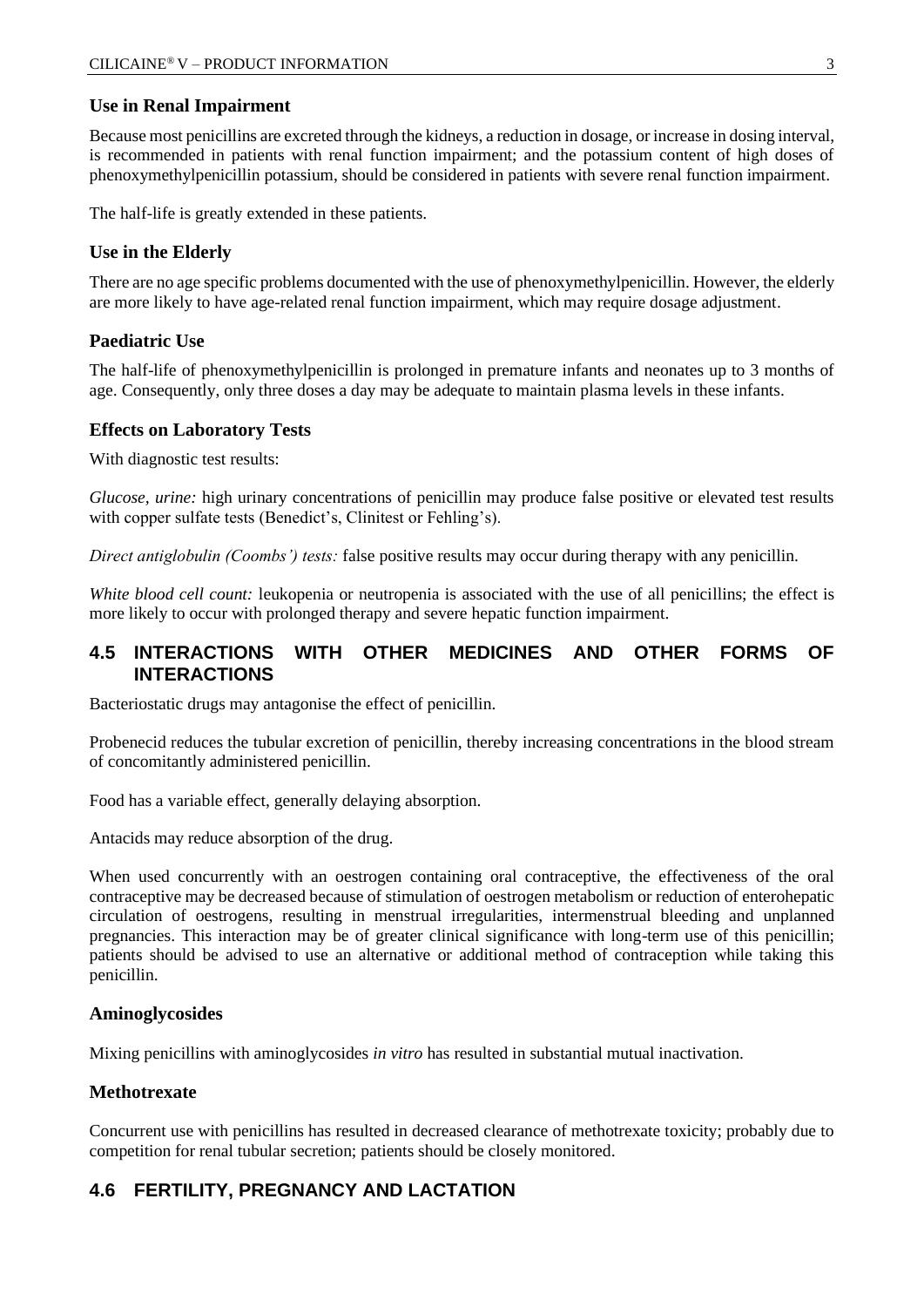#### **Effects on Fertility**

Reproductive studies performed in the mouse, rat and rabbit have revealed no evidence of impaired fertility due to phenoxymethylpenicillin.

#### **Use in Pregnancy**

Pregnancy category: A Human experience with the penicillins during pregnancy has not shown any positive evidence of adverse effects on the fetus. There are, however, no adequate and well controlled studies in pregnant women showing conclusively that harmful effects of these drugs on the fetus can be excluded. Because animal reproduction studies are not always predictive of human response, penicillin should be used during pregnancy only if clearly needed.

#### **Use in Lactation**

The drug is excreted in breast milk in concentrations lower than plasma levels. As safety to newborn infants has not been established, it is not recommended for breast feeding mothers unless the benefits outweigh any potential risk.

### **4.7 EFFECTS ON ABILITY TO DRIVE AND USE MACHINES**

The effects of this medicine on a person's ability to drive and use machines were not assessed as part of its registration.

# **4.8 ADVERSE EFFECTS (UNDESIRABLE EFFECTS)**

The most common reactions are nausea, vomiting, epigastric distress, diarrhoea, pruritis ani, black hairy tongue, allergic skin reactions, urticaria and other serum sickness reactions.

The hypersensitivity reactions reported are skin eruptions (maculopapular to exfoliative dermatitis), urticaria and other serum sickness-like reactions, laryngeal oedema and anaphylaxis. Fever and eosinophilia may frequently be the only reaction observed.

Haemolytic anaemia, leukopenia, thrombocytopenia, neuropathy and nephropathy are uncommon reactions usually associated with high doses of parenteral penicillin.

Anaphylaxis is a less common reaction.

#### **Reporting Suspected Adverse Effects**

Reporting suspected adverse reactions after registration of the medicinal product is important. It allows continued monitoring of the benefit-risk balance of the medicinal product. Healthcare professionals are asked to report any suspected adverse reactions at [www.tga.gov.au/reporting-problems.](http://www.tga.gov.au/reporting-problems)

# **4.9 OVERDOSE**

Phenoxymethylpenicillin has low toxicity. However, if there is gross renal impairment, the drug may accumulate in the blood, and the dose should be reduced accordingly.

**Treatment:** Management of overdose should include monitoring of electrolyte balance, cardiovascular status and renal function. Penicillins are generally not readily removed by dialysis.

For information on the management of overdose, contact the Poisons Information Centre on 13 11 26 (Australia).

# **5 PHARMACOLOGICAL PROPERTIES**

# **5.1 PHARMACODYNAMIC PROPERTIES**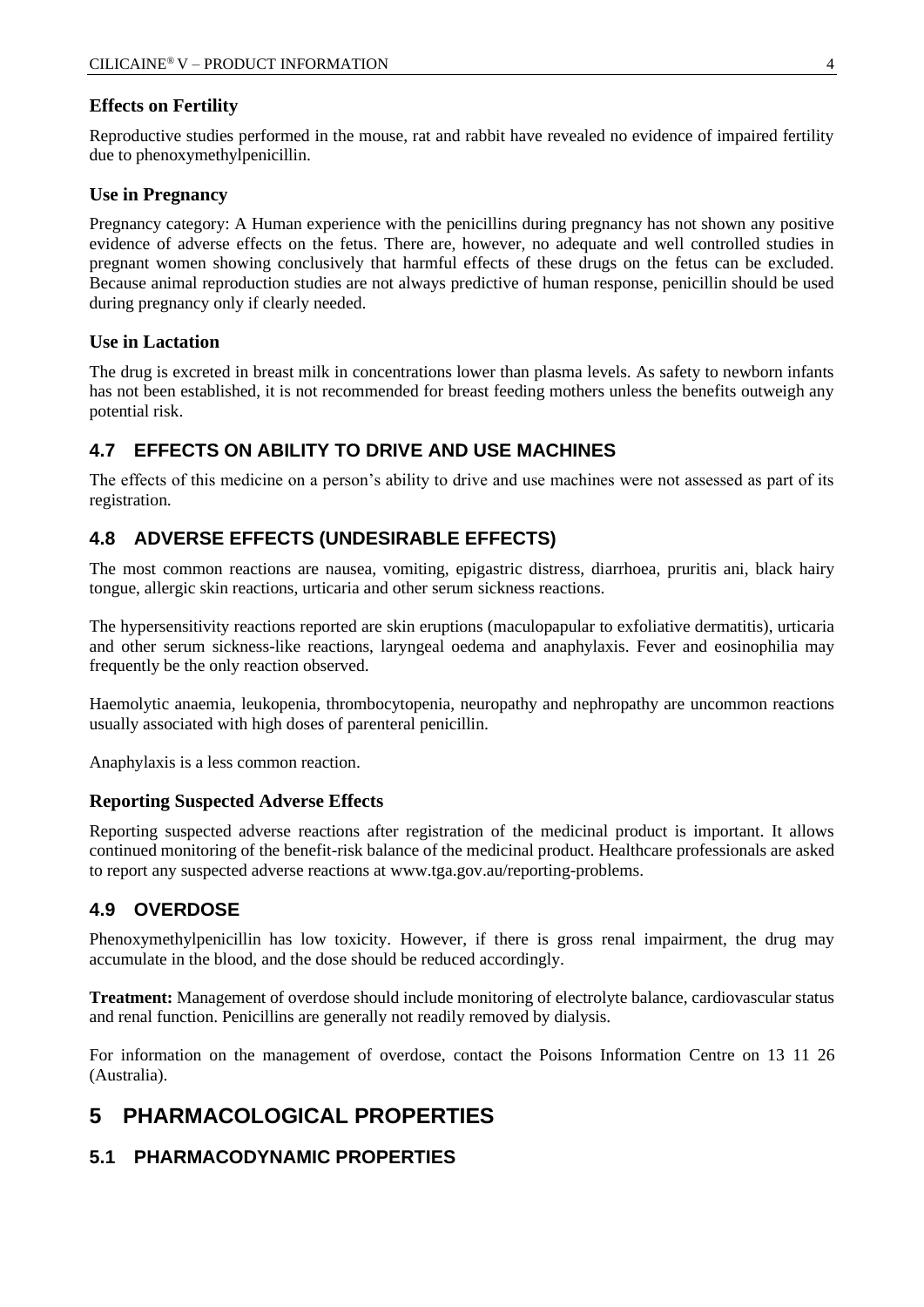#### **Mechanism of Action**

Phenoxymethylpenicillin produces a bactericidal effect on penicillin sensitive organisms during the stage of active multiplication through inhibition of biosynthesis of cell wall mucopeptides. The antibacterial spectrum of phenoxymethylpenicillin is similar to that of benzylpenicillin, however, it has the advantage of being acid stable and hence better absorbed from the gastrointestinal tract than benzylpenicillin. It is resistant to inactivation by gastric acid. It may be given with meals, however, blood levels are slightly higher when given on an empty stomach. Average blood levels are two to five times higher than the levels following the same dose of oral penicillin G and show much less individual variation.

#### **Microbiology**

Penicillin V exerts a bactericidal action against penicillin sensitive microorganisms during the stage of active multiplication. It is not active against the penicillinase producing bacteria, which include many strains of staphylococci.

Sensitive organisms include the following:

- Gram-positive cocci, e.g. Streptococci (groups A, C, G, H, L and M), and non-penicillinase producing *Staphylococcus pyogenes*.
- Gram-positive bacilli, e.g. *Clostridium tetani*, *Cl. perfringens*, *Corynebacterium diphtheriae* and *Bacillus anthracis*.
- Gram-negative bacteria: Some isolates of both *Neisseria meningitidis* and *N*. *gonorrhoeae* remain sensitive to penicillins while most strains of *Haemophilus influenzae* and *Moraxella catarrhalis* are now resistant. Other aerobic Gram-negative bacilli are highly resistant.
- *Treponema pallidum* is sensitive, but treatment of syphilis with oral penicillins is not recommended.

#### **Susceptibility test**

*Dilution or diffusion techniques:* either quantitative (MIC) or breakpoint, should be used following a regularly updated, recognised and standardised method (e.g. NCCLS). Standardised susceptibility test procedures require the use of laboratory control microorganisms to control the technical aspects of the laboratory procedures.

A report of "susceptible" indicates that the pathogen is likely to be inhibited if the antimicrobial compound in the blood reaches the concentrations usually achievable. A report of "intermediate" indicates that the result should be considered equivocal, and if the microorganism is not fully susceptible to alternative, clinical feasible drugs, the test should be repeated. This category implies possible clinical applicability in body sites where the drug is physiologically concentrated or in situations where high dosage of drug can be used. This category also provides a buffer zone, which prevents small-uncontrolled technical factors from causing major discrepancies in interpretation. A report of "Resistant" indicates that the pathogen is not likely to be inhibited if the antimicrobial compound in the blood reaches the concentrations usually achievable; other therapy should be selected.

Note: The prevalence of resistance may vary geographically for selected species and local information on resistance is desirable, particularly when treating severe infections.

#### **Clinical Trials**

No data available.

# **5.2 PHARMACOKINETIC PROPERTIES**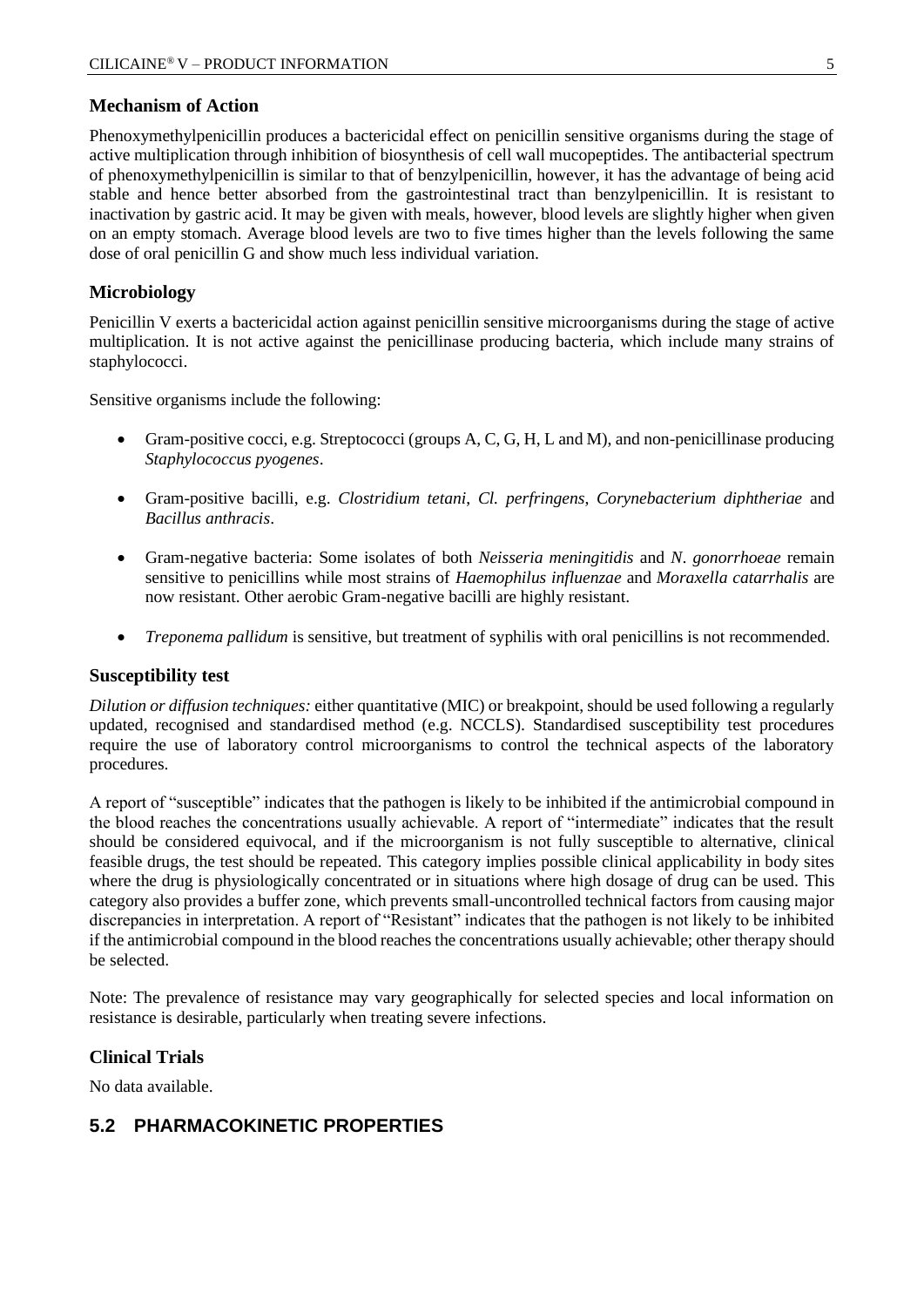#### **Absorption**

Usually, up to 60% of the drug is absorbed into the bloodstream after oral administration. Absorption is usually rapid and may produce peak serum concentrations within 30 minutes and demonstrable levels are maintained for 4 hours.

#### **Distribution**

Penicillin levels are highest in the kidney tissues with lesser amounts in the liver, skin and intestines. Small amounts are found in all other body tissues and the cerebrospinal fluid.

Approximately 80% of phenoxymethylpenicillin is serum protein bound.

#### **Metabolism**

About 56% of a 500 mg oral dose of the drug is metabolised into inactive metabolite and about 23 to 36% of the drug is rapidly excreted in the unchanged form in the urine. Bile excretion depends on renal function, being low in normal renal function and high in renal impairment. The oral plasma half-life is about 30 minutes in healthy adults and about 1 to 3 hours in neonates. The half-life is greatly extended in patients with renal or hepatic impairment.

#### **Excretion**

The drug is excreted as rapidly as it is absorbed in individuals with normal kidney function; however, recovery of the drug from the urine indicates that only about 25% of the dose given is absorbed. In neonates, young infants and individuals with impaired kidney function, excretion is considerably delayed.

# **5.3 PRECLINICAL SAFETY DATA**

#### **Genotoxicity**

The genotoxic potential of phenoxymethylpenicillin has not been examined.

#### **Carcinogenicity**

Long term studies have not been performed in animals.

# **6 PHARMACEUTICAL PARTICULARS**

# **6.1 LIST OF EXCIPIENTS**

CILICAINE V 150 mg/5 mL: Apricot flavouring super alpina 58% (ARTG PI No: 106680), butylated hydoxyanisole, citric acid, polysorbate 80, potassium sorbate, purified water, sodium citrate dihydrate, sodium methyl hydroxybenzoate, sodium propyl hydroxybenzoate, sucrose, xanthan gum.

# **6.2 INCOMPATIBILITIES**

Incompatibilities were either not assessed or not identified as part of the registration of this medicine.

#### **6.3 SHELF LIFE**

In Australia, information on the shelf life can be found on the public summary of the Australian Register of Therapeutic Goods (ARTG). The expiry date can be found on the packaging.

# **6.4 SPECIAL PRECAUTIONS FOR STORAGE**

Store at 2 to 8℃. Refrigerate. Do not freeze.

# **6.5 NATURE AND CONTENTS OF CONTAINER**

Container type: Bottle glass type III coloured.

Pack size: 100 mL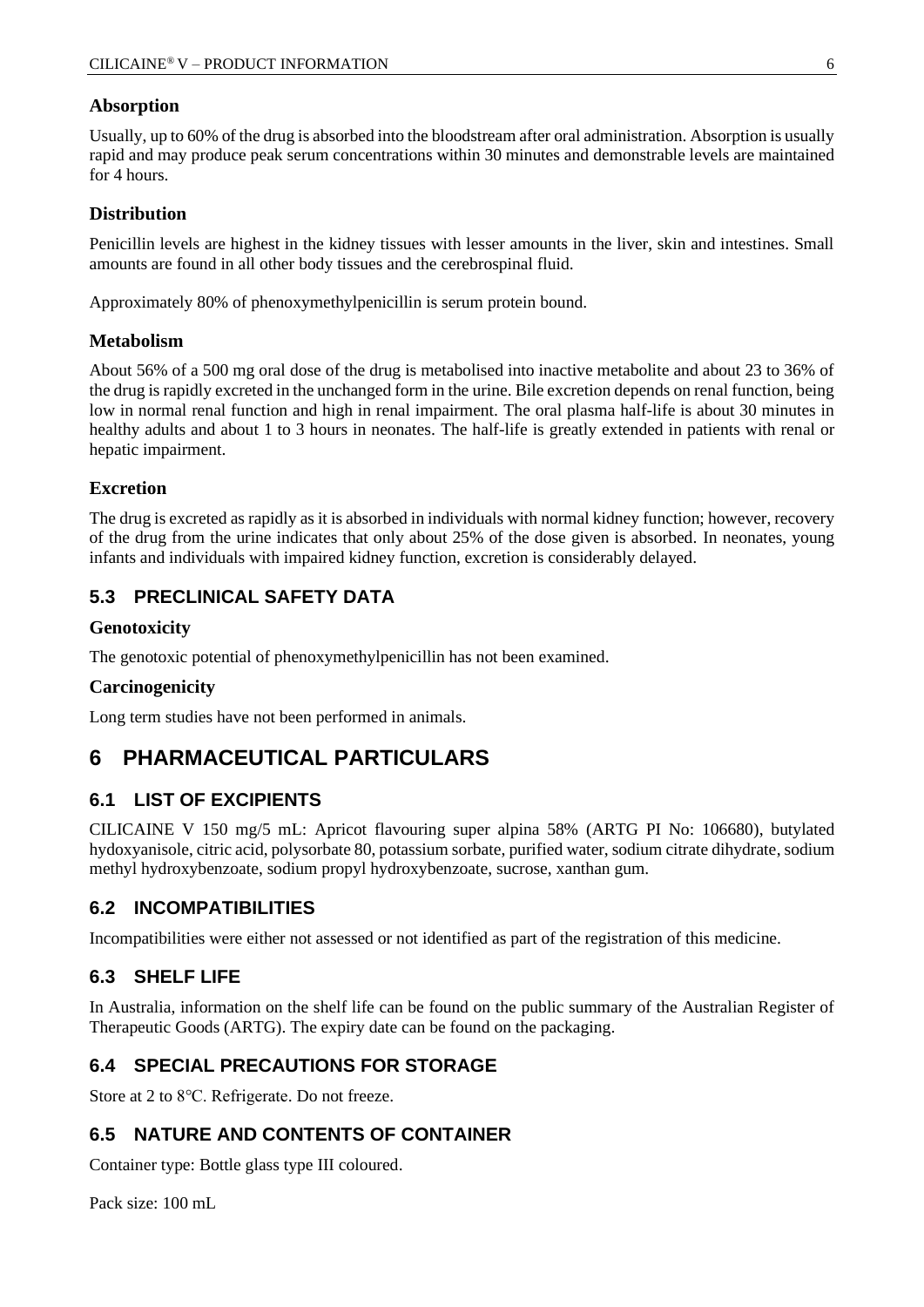Some strengths, pack sizes and/or pack types may not be marketed.

#### **Australian Register of Therapeutic Goods (ARTG)**

AUST R 151598 – CILICAINE V phenoxymethylpenicillin (as benzathine) 150mg/5mL oral liquid, suspension bottle

### **6.6 SPECIAL PRECAUTIONS FOR DISPOSAL**

In Australia, any unused medicine or waste material should be disposed of by taking it to your local pharmacy.

# **6.7 PHYSICOCHEMICAL PROPERTIES**

#### **Chemical Structure**



Chemical name: phenoxymethylpenicillin benzathine

Molecular formula:  $(C_{16}H_{18}N_2O_5S)_2, C_{16}H_{20}N_2$ 

Molecular weight: 941.1

#### **CAS Number**

63690-57-3

# **7 MEDICINE SCHEDULE (POISONS STANDARD)**

S4 (Prescription Only Medicine)

# **8 SPONSOR**

**Viatris Pty Ltd**

Level 1, 30 The Bond

30 – 34 Hickson Road

Millers Point NSW 2000

www.viatris.com.au

Phone: 1800 274 276

# **9 DATE OF FIRST APPROVAL**

09/06/2010

# **10 DATE OF REVISION**

08/06/2022